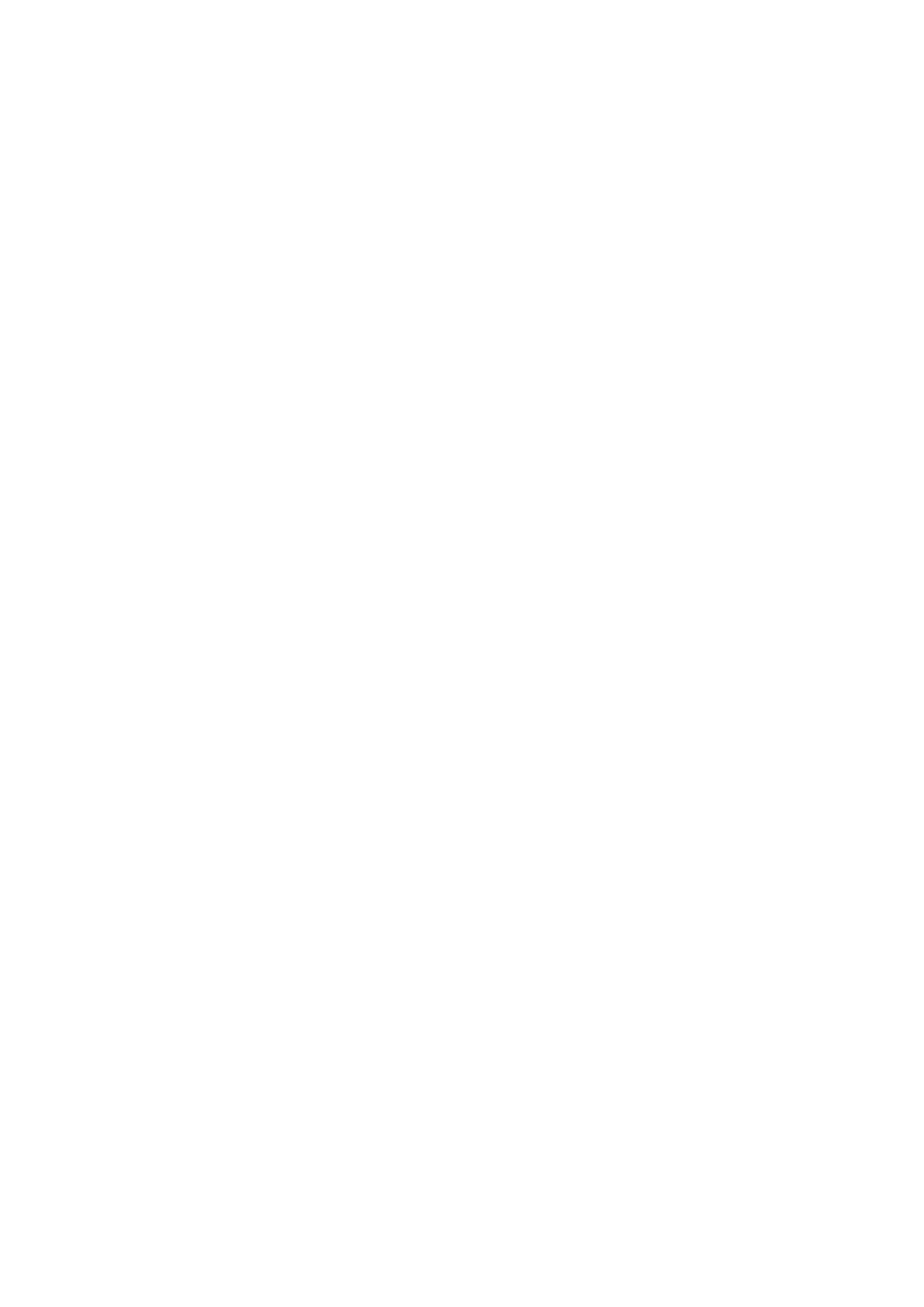| 1X 1<br>亚小丸柱伸酚式丸柱并拉匹叭忌心珀 |                            |                                           |                                                                                                                                                                   |
|--------------------------|----------------------------|-------------------------------------------|-------------------------------------------------------------------------------------------------------------------------------------------------------------------|
| 处理方式                     |                            | 方法                                        | 不同方法优缺点                                                                                                                                                           |
| 显示处理                     | 清理噪声                       |                                           | 文献[18]处理方式简单,但数据容易缺失;文献[19]解决数据严重缺失问题,但也容易<br>误删某些正确的实例; 文献[20]可以和不同的半监督损耗兼容, 却在噪声比较高情况<br>下表现不好; 文献[21]训练集很小的情况下可防止网络过度拟合, 但标签分布固定无<br>法更新; 文献[22]易部署, 噪声较高时会失效. |
|                          | <b>ANVC</b>                |                                           | 文献[23]适用于二分类,多分类下性能低                                                                                                                                              |
|                          | 重加权                        |                                           | 文献[24]适用对称噪声标签, 权重并不易估计                                                                                                                                           |
|                          | 样本选择                       |                                           | 文献[27]减少时间、降低存储成本,但易忽略反馈信息,且对小批量SGD训练困难                                                                                                                           |
|                          | 小损失                        |                                           | 文献[28]克服了损坏标签的过度拟合情况、但容易累积错误信息、文献[29]解决了累<br>积错误问题,但训练时间太长,两个网络容易达到收敛共识;文献[30]鲁棒性好,但在<br>噪声率极高时、难适用于小批量训练.                                                        |
| 隐式处理                     | 0-1损失 <sup>[31]</sup> 、非铰链 |                                           |                                                                                                                                                                   |
|                          | 损失函数                       | 损失[32,33]、斜坡和<br>S型损失 <sup>[33]</sup>     | 适用于二分类, 不适用于多分类                                                                                                                                                   |
|                          |                            | $DAC^{[36]}$ , SL <sup>[37]</sup>         | 文献[36]易于实现, 可以和现有任意DNN架构一起使用, 但若随机标签中存在不明显<br>噪声, 则该方法并不适用; 文献[37]在手动损坏的嘈杂标签上有很好的性能, 但真实<br>数据下比较相似的类容易混淆.                                                        |
|                          |                            | CCE、TCCE <sup>[38]</sup>                  | CCE收敛速度快, 但对标签噪声比较敏感; 文献[38]较大噪声水平下性能好, 但噪声<br>过高时, 其性能没有CCE好, 且无法获得干净数据标签的最高准确度.                                                                                 |
|                          |                            | MAE <sup>[34]</sup> 、截断Lq <sup>[35]</sup> | 文献[34]鲁棒性好, 但数据集复杂时性能下降; 文献[35]鲁棒性好收敛速度快, 但修剪<br>时计算过于复杂,且会错误标记非常相似的类.                                                                                            |
|                          | 其他                         | 转移学习                                      | 很好地避免过拟合,但必须保证两任务之间存在很大的相关性,不能过于松散.                                                                                                                               |
|                          |                            | 前后向校正[39]                                 | 文献[39]该方式与应用程序和网络体系结构无关, 但现实中非一直可用的, 而且难以<br>准确估计.                                                                                                                |
|                          |                            | 通用框架[40]                                  | 文献[40]可以处理一般情况下的标签噪声的同时也可以处理多类分类问题、但在只<br>有嘈杂标签时, 模型会漂移.                                                                                                          |

表 1 显示处理和隐式处理算法优缺点总结

3 展望与进一步挑战

## **3.1** 展望

3.1.1 数量趋势

本文针对 2015~2019 年顶级会议上的论文进行调 研, 统计并分析和标签噪声相关论文数[如图](#page-6-0) [5](#page-6-0) 所示.

(1) [图](#page-6-0) [5\(a\)](#page-6-0) [中](#page-6-0)可以很明显地看出, 有关标签噪声的 各类会议在 2015 年屈指可数, 但这之后其呈现出快速 增长的趋势, 虽然每年都存在小幅度波动, 但丝毫不影 响其整体性发展.

(2) [图](#page-6-0) [5\(b\)](#page-6-0) 中可以发现, 2015~2019 年中关于噪声 的研究文献明显增长, 特别是在 2019 年, 其研究文献 已经达到 2015 年的 4 倍, 可以预计, 未来对标签噪声 的研究会越来越多, 亦有可能呈现爆发性增长, 其将会 成为人工智能领域的一个热门研究对象.

(3) 上述顶级会议论文中, 针对标签噪声的学习不 仅仅是关于理论知识的研究, 同时也包含其实际应用 中的研究, 理论与应用两方面的研究从侧面体现了关 于标签噪声学习的重要性.

3.1.2 热点趋势

处理标签噪声是一个开放性问题, 本文根据其特 点和实际应用性将其热点趋势大致分为 4 种情况:

(1) 多角度性: 参阅文献可以看出, 针对标签噪声 研究方法多种多样, 但大部分研究主要针对以下几方面, 如: 处理噪声敏感的标签; 类的相似性过高下的误判; 训练过程中的过拟合; 不同噪声比下的误差过大; 不同 网络间优势相结合等等. 显而易见, 从算法不同角度及 其本身进行剖析一直是该领域研究热点.

(2) 通用性: 有文献设计出与应用程序和网络体系 都无关的方法, 也有设计出可以和任意 DNN 架构一起 使用的方法, 这些设计从侧面反映出其方法对环境的 非依赖性, 同时方法的通用性会进一步减少研究成本, 由此可推断出学者会针对此方面做进一步研究.

(3) 适用性: 上述研究基本针对人工合成噪声数据, 其准确率虽然不错, 但并未对真实数据研究, 为增强噪 声数据的适用性, 可以预测未来将逐渐针对如网络爬 虫、众包等真实数据或更复杂的环境进行研究.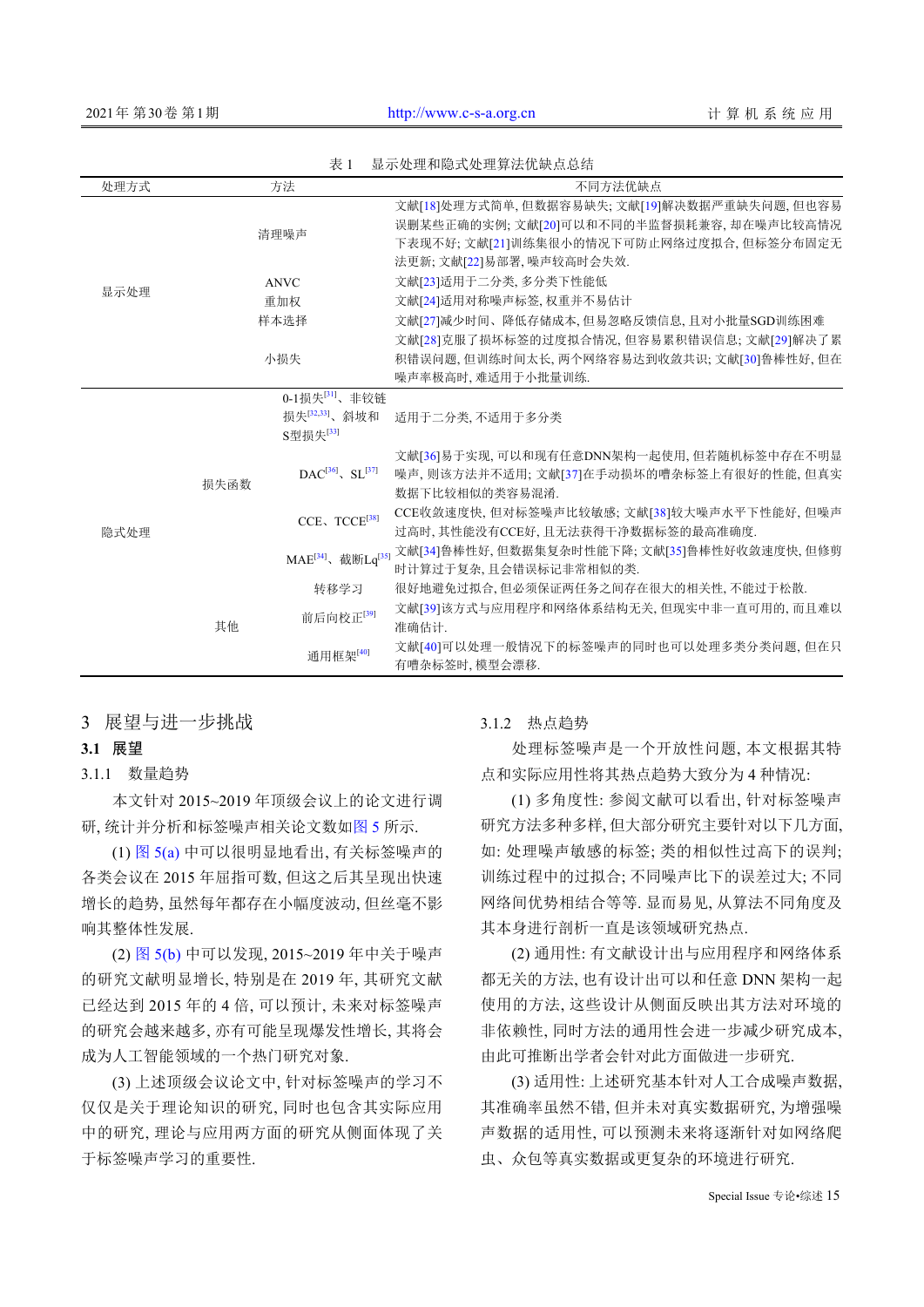(4) 易于实现性: 虽然现有框架下的研究对标签噪 声处理取得了不错效果, 但若应用到实际情况, 其效果 不尽其然, 因此如何设计出能够有效处理标签噪声且 易于实现的方法必将成为研究热点.



## <span id="page-6-0"></span>**3.2** 标签噪声处理的进一步挑战

虽然标签噪声的研究在理论层面和工程领域都有 丰硕的研究成果, 但其在实际应用中仍存在很多问题.

(1) 虽然标签噪声清理方法能够用去除或纠正错 误标签的实例, 但这些方法很难将信息丰富的示例与 有害的错误贴标签的示例明显区分, 同时过度清洗也 可能会将分类器的性能降低.

(2) 大多数损失函数对标签噪声并不是完全鲁棒 且有些对异常值敏感, 对于处理方式过于复杂的损失 函数, 容易产生过拟合现象.

(3) 现有方法对标签噪声的相关研究假设了一定 的不实际的前提条件, 同时有很少文献针对一般情况 下的标签噪声进行研究, 如大多数研究并不是基于网 络爬虫等进行研究, 无法将其一般化于各类数据情况 下的标签噪声.

(4) 多分类情况下, 标签噪声在破坏原始干净数据 分布的同时会导致标签浮动噪声问题, 其容易限制模 型的泛化能力; 且多特征数据中有些标签相关性能比 较微弱, 需要仔细辨别.

(5) 有关标签噪声的应用问题, 在不同场景下应对 策略也有所不同, 需要针对标签噪声的场景适用性问 题作出进一步研究.

## 4 总结

本文根据噪声结构的建模方式对标签噪声的处理 方法从显式和隐式两大方面做出系统性梳理和总结. 从众多文献可以看出, 在训练前直接删除数据会造成 数据严重缺失, 目前大部分研究主要使用"训练-清洗数 据-再训练"此种迭代方式进行研究, 且逐渐倾向于多网 络方式结合、监督和非监督技术结合或损失函数相关 处理方面等; 但大部分研究都有相应的特定场景, 且最 终效果并不乐观, 和实际情况下不同场景的应用有很 大差距. 因此需要研究出一种具有通用性好、适用性 强并且易于实现的方法来处理不同场景下的标签噪声.

## 参考文献

- 1 Quinlan JR. Induction of decision trees. Machine Learning, 1986, 1(1): 81–106.
- 2 Zhu XQ, Wu XD. Class noise vs. attribute noise: A quantitative study. Artificial Intelligence Review, 2004, 22(3): 177–210. [doi: [10.1007/s10462-004-0751-8\]](http://dx.doi.org/10.1007/s10462-004-0751-8)
- 3 Wu XD. Knowledge Acquisition from Databases. Norwood, New Jersey: Ablex, 1995.
- Sáez JA, Galar M, Luengo J, *et al*. Analyzing the presence of 4 noise in multi-class problems: Alleviating its influence with the One-vs-One decomposition. Knowl[edge and Information](http://dx.doi.org/10.1007/s10115-012-0570-1) [System](http://dx.doi.org/10.1007/s10115-012-0570-1)s, 2014, 38(1): 179-206. [doi: [10.1007/s10115-012-](http://dx.doi.org/10.1007/s10115-012-0570-1) [0570-1](http://dx.doi.org/10.1007/s10115-012-0570-1)]
- Mirylenka K, Giannakopoulos G, Do L M, *et al*. On 5 classifier behavior in the presence of mislabeling noise. Data Mining and Knowledge Discovery, 2017, 31(3): 661-701. [doi: [10.1007/s10618-016-0484-8\]](http://dx.doi.org/10.1007/s10618-016-0484-8)
- 6 Brazdil P, Clark P. Machine Learning, Meta-Reasoning and Logics —Learning from Imperfect Data. Boston: Springer. 1990: 207–232.
- Brodley CE, Friedl MA. Identifying mislabeled training data. 7 Journal of Artificial Intelligence Research, 2011, 11(1): 131–167.

16 专论•综述 Special Issue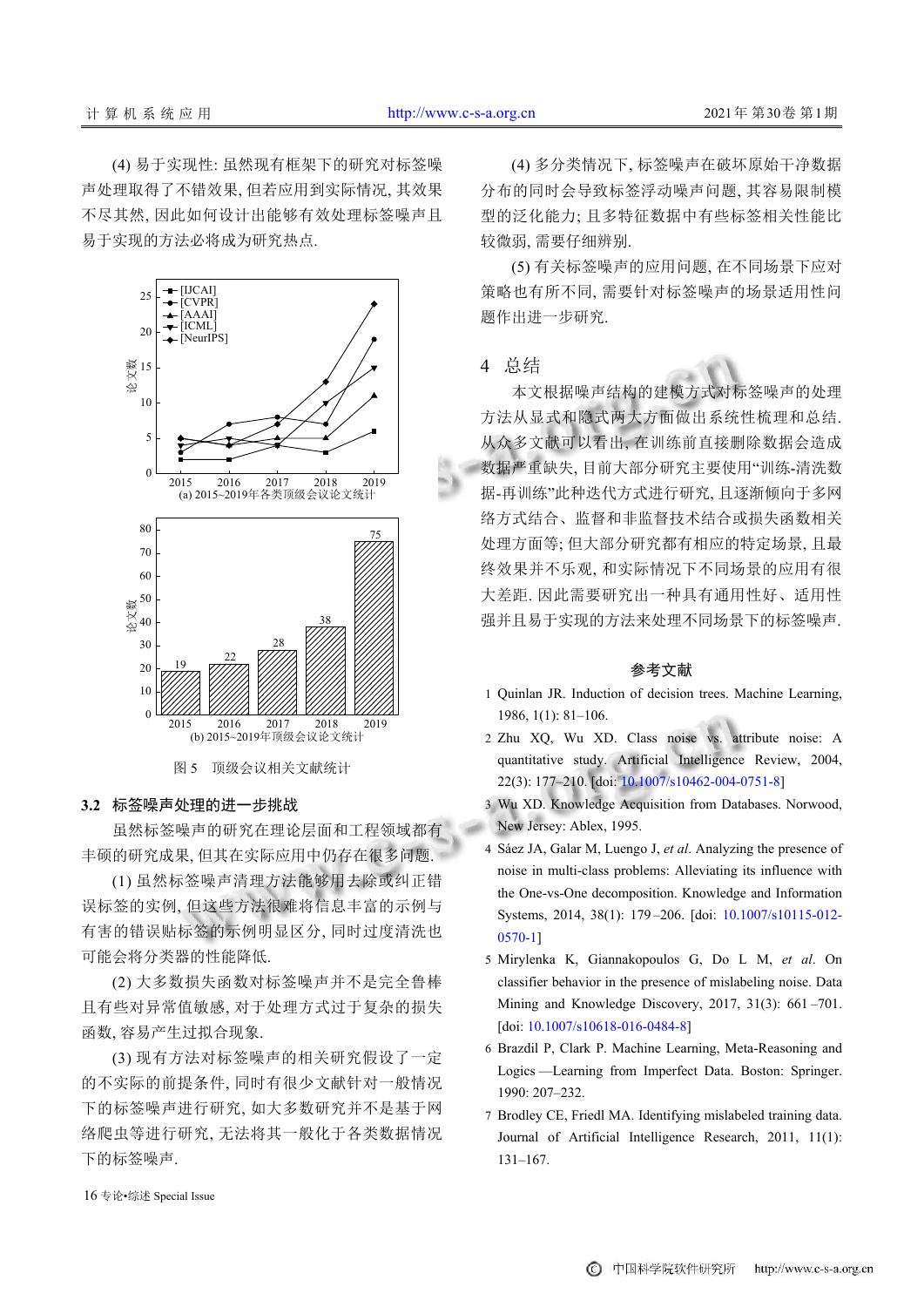ad.

- Dawid AP, Skene AM. Maximum likelihood estimation of 8 observer error-rates using the *EM* algorithm. Journal of the Royal Statistical Society: Series C, 1979, 28(1): 20–28.
- 9 Hickey RJ. Noise modelling and evaluating learning from examples. Artificial Intelligence, 1996, 82(1–2): 157–179.
- 10 Marcus MP, Marcinkiewicz MA, Santorini B. Building a large annotated corpus of English: The Penn Treebank. Computational Linguistics, 2002, 19(2): 313–330.
- 11 Snow R, O'Connor B, Jurafsky D, et al. Cheap and fast-but is it good?: Evaluating non-expert annotations for natural language tasks. Proceedings of 2008 Conference on Empirical Methods in Natural Language Processing. Honolulu, HI, USA. 2008. 254–263.
- 12 Sculley D, Cormack GV. Filtering email spam in the presence of noisy user feedback. Proceedings of the 5th Conference on Email and Anti-Spam. Mountain View, CA, USA. 2008.
- 13 Frénay B, Verleysen M. Classification in the presence of label noise: A survey. IEEE Transactions on Neural Networks and Learning Systems, 2014, 25(5): 845–869. [doi: [10.1109/TNNLS.2013.2292894](http://dx.doi.org/10.1109/TNNLS.2013.2292894)]
- 14 Frénay B, Kabán A. A comprehensive introduction to label noise. Proceedings of 2014 European Symposium on Artificial Neural Networks, Computational Intelligence and Machine Learning. Bruges, Belgium. 2014. 667–676.
- 15 Okamoto S, Nobuhiro Y. An average-case analysis of the knearest neighbor classifier for noisy domains. Proceedings of the 15th International Joint Conference on Artifical Intelligence. San Francisco, CA, USA. 1997. 238–245.
- 16 Aslam JA, Decatur SE. On the sample complexity of noisetolerant learning. I[nformation Processing Letters,](http://dx.doi.org/10.1016/0020-0190(96)00006-3) 1996, 57(4): 189–195. [doi: [10.1016/0020-0190\(96\)00006-3](http://dx.doi.org/10.1016/0020-0190(96)00006-3)]
- 17 Lee KH, He XD, Zhang L, et al. CleanNet: Transfer learning for scalable image classifier training with label noise. Proceedings of 2018 IEEE/CVF Conference on Computer Vision and Pattern Recognition. Salt Lake City, UT, USA. 2018. 5447–5456.
- 18 Gamberger D, Lavrac N. Conditions for Occam 's razor applicability and noise elimination. Proceedings of the 9th European Conference on Machine Learning. Czech Republic. 1997. 108–123.
- <span id="page-7-0"></span>19 Brodley CE, Friedl MA. Identifying and eliminating mislabeled training instances. Proceedings of the 13th National Conference on Artificial Intelligence. Portland, ON, USA. 1996. 799–805.
- <span id="page-7-1"></span>20 Nguyen DT, Mummadi CK, Ngo TPN, *et al*. SELF: Learning

to filter noisy labels with self-ensembling. arXiv:

<span id="page-7-2"></span>1910.01842v1, 2019. 21 Gao BB, Xing C, Xie CW, et al. Deep label distribution learning with label ambiguity. IEEE Transactions on Image

<span id="page-7-3"></span>Processing, 2016, 26(6): 2825–2838.

- 22 Yi K, Wu JX. Probabilistic end-to-end noise correction for learning with noisy labels. Proceedings of 2019 IEEE/CVF Conference on Computer Vision and Pattern Recognition. Long Beach, CA, USA. 2019. 7017–7025.
- <span id="page-7-4"></span>23 Zhang J, Sheng VS, Li T, et al. Improving crowdsourced label quality using noise correction. IEEE Transactions on Neural Networks and Learning Systems, 2018, 29(5): 1675–1688. [doi: [10.1109/TNNLS.2017.2677468\]](http://dx.doi.org/10.1109/TNNLS.2017.2677468)
- <span id="page-7-5"></span>24 Wang RX, Liu TL, Tao DC. Multiclass learning with partially corrupted labels. Proceedings of the IEEE Transactions on Neural Networks and Learning Systems, 2018, 29(6): 2568–2580. [doi: [10.1109/TNNLS.2017.2699783\]](http://dx.doi.org/10.1109/TNNLS.2017.2699783)
- <span id="page-7-6"></span>25 Bengio Y, Louradour J, Collobert R, et al. Curriculum learning. Proceedings of the 26th Annual International Conference on Machine Learning. Montreal, QC, Canada. 2009. 41–48.
- 26 Kumar MP, Packer B, Koller D. Self-paced learning for latent variable models. Proceedings of the 23rd International Conference on Neural Information Processing Systems. Vancouver, BC, Canada. 2010. 1189–1197.
- <span id="page-7-7"></span>27 Han B, Tsang IW, Chen L, et al. Progressive stochastic learning for noisy labels. IEEE Transactions on Neural Networks and Learning Systems, 2018, 29(10): 5136 –5148. [doi: [10.1109/TNNLS.2018.2792062\]](http://dx.doi.org/10.1109/TNNLS.2018.2792062)
- 28 Jiang L, Zhou ZY, Leung T, et al. MentorNet: Learning datadriven curriculum for very deep neural networks on corrupted labels. International Conference on Machine Learning. Stockholm, Sweden. 2018. 2309–2318.
- <span id="page-7-8"></span>29 Han B, Yao QM, Yu XR, et al. Co-teaching: Robust training of deep neural networks with extremely noisy labels. Proceedings of the 32nd International Conference on Neural Information Processing Systems. Montreal, QC, Canada. 2018. 8527–8537.
- <span id="page-7-9"></span>Yu XR, Han B, Yao JC, *et al*. How does disagreement help 30 generalization against label corruption? arXiv: 1901.04215, 2019.
- <span id="page-7-11"></span><span id="page-7-10"></span>Ghosh A, Manwani N, Sastry PS. Making risk minimization 31 toler[ant to label noise. Neurocompu](http://dx.doi.org/10.1016/j.neucom.2014.09.081)ting, 2015, 160: 93–107. [doi: [10.1016/j.neucom.2014.09.081](http://dx.doi.org/10.1016/j.neucom.2014.09.081)]
- 32 Van Rooyen B, Menon AK, Williamson RC. Learning with symmetric label noise: The importance of being unhinged.

Special Issue 专论•综述 17